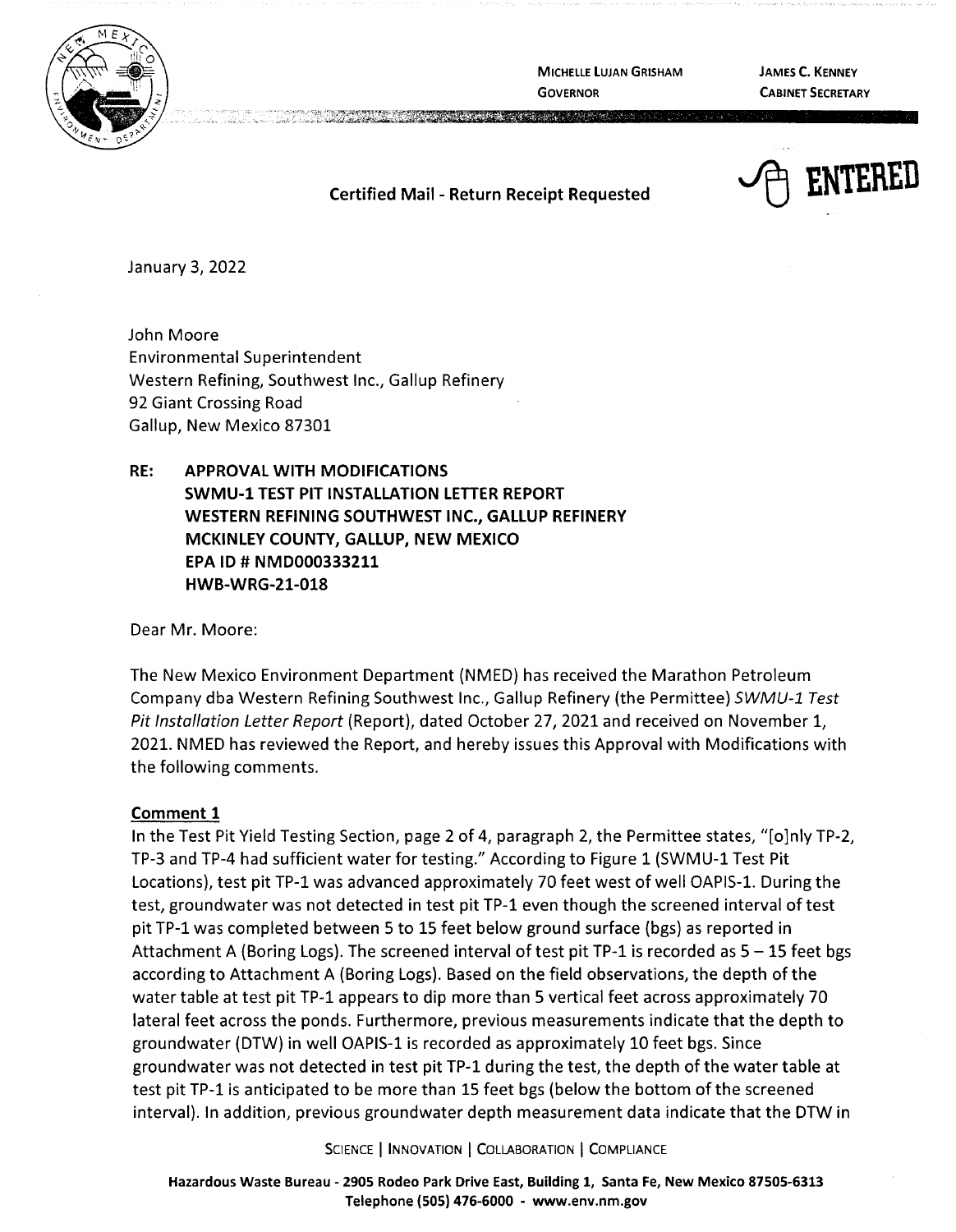Mr. Moore January 3, 2022 Page 2

well GWM-l located on the northwest corner of pond AL-2 is recorded as approximately 20 feet bgs. This data also suggests that the groundwater gradient across the ponds is very steep. Comments5 and 7 of the NMED's December 14, 2021 Disapproval SWMU-1 Closure Plan (Disapproval) states, "the proposed excavation depth must be extended to depths of the historic water table [and] the groundwater elevation at well GWM-1 must be referenced as a minimal depth of the excavation at the western boundary of AL-2 and EP-1." Although revisions to the Report are not required, the Permittee must acknowledge that the volume of excavated soils may be larger than anticipated because of the observed depths of the water table across the ponds. Address this comment in the revised Closure Plan to be submitted no later than **February 11, 2022.** No response required.

# **Comment 2**

In the Test Pit Yield Testing Section, page 2 of 4, paragraph 3, the Permittee states, "[o]bservation wells for TP-3 consisted of NAPIS-2 and NAPIS-3, located approximately 22 ft and 45 ft from the TP-3. No influence was observed during the yield test in these wells." The screened interval of test pit TP-3 is recorded as 5 to 15 feet bgs as reported in Attachment A (Boring Logs). The depth of the interceptor trench in the Permittee's September 30, 2021 Closure Plan is proposed to be 5 feet bgs which will not be installed deep enough to construct an effective interceptor trench. Comment 18 of the NMED's December 14, 2021 Disapproval states, "[t]he depth of the interceptor trench must be lower than the depth of the excavation or the historic water table at a minimum." Since the test pits were installed to the depths comparable to the surrounding water table depths (greater than 10 feet bgs), the data collected from the test will be useful to design the interceptor trench. However, since no hydrostatic influence was observed in the upgradient neighboring wells, the proposed depth of the interceptor trench must be greater than 15 feet bgs in order to ensure that there is the ability to sufficiently depress the water table across the ponds. NMED recommends that the depth of the interceptor trench be comparable to the excavation depth on the western perimeter of the ponds (e.g., 20 feet bgs). Address this comment in the revised Closure Plan. No response required.

# **Comment 3**

In the Analysis of Water Levels at SWMU-1 Section, page 3 of 4, paragraph 1, the Permittee states, "[t]he catchment area of the former API most likely contributed storm water to AL-1 in the past (the drain line was capped in May 2021)." The aerial photographs depict the persistent presence of standing water in the ponds. The standing water did not recede after the drainage pipe was capped and approximately 63,000 gallons of water was subsequently removed from pond AL-2. After the water was removed, water still remained in the pond. It is probable that groundwater seepage is contributing to the persistent presence of standing water in the ponds. No revision to the Report is necessary.

# **Comment4**

In the Analysis of Water Levels at SWMU-1 Section, page 3 of 4, bullet 3, and Conclusion, page 3